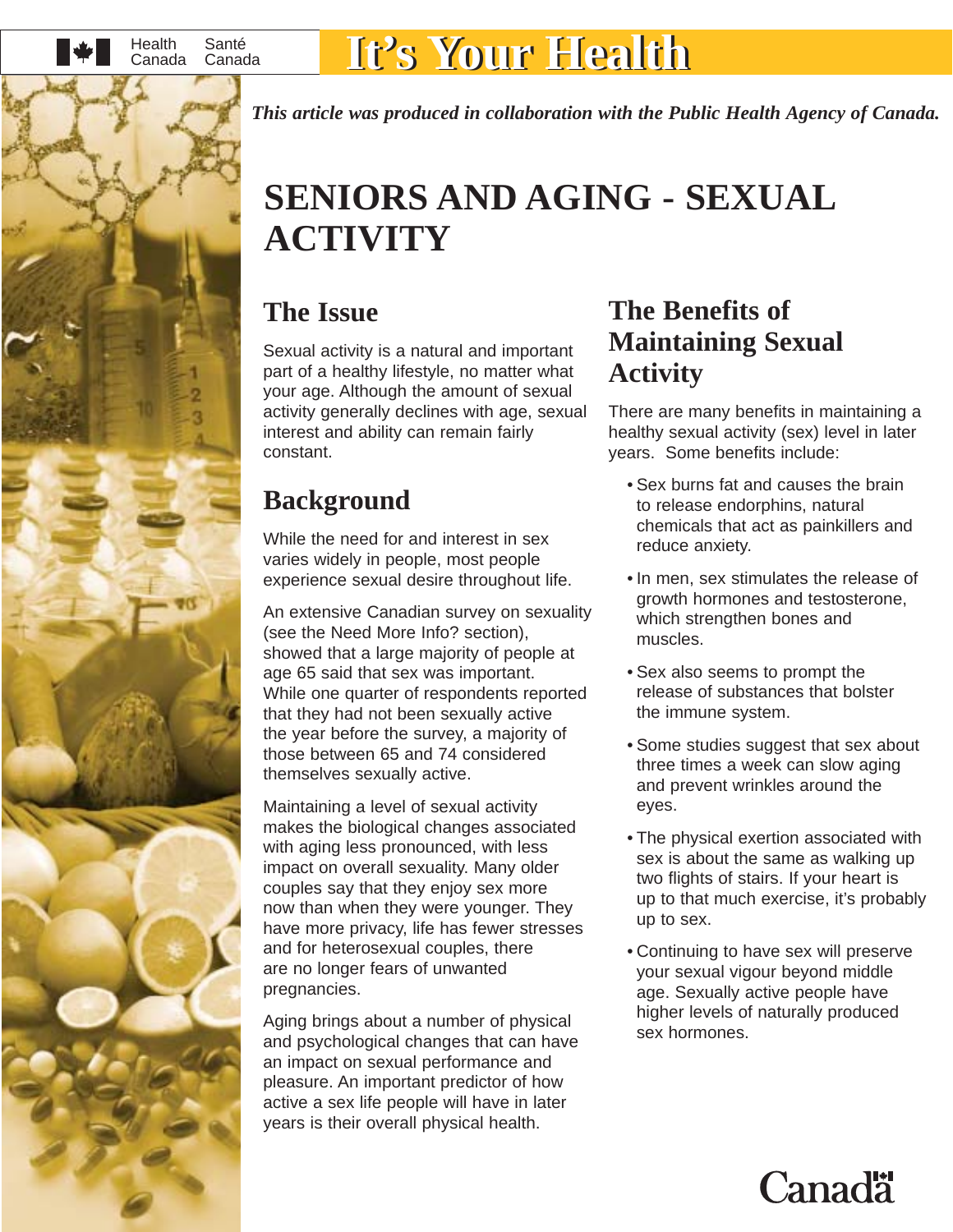#### **Health** Santé<br>Canada **W** Canada

# Canada **It's Your Health It's Your Health**

#### **Challenges of Sex and Aging**

As they age, people generally experience changes in sexual desire and response to sexual stimulation. Understanding what causes some of these normal changes may help you to enhance or maintain your sex life. Even with a willing and able partner, you may find that:

- It takes longer to become aroused.
- You don't have as much stamina as you used to.
- You need more time to reach the same level of satisfaction that you once enjoyed.

For women, vaginal discomfort, dryness or pain during intercourse may occur, due to decreased lubrication, the result of hormonal changes related to menopause. Treatments and ways to adapt are available. Sensitivity to breast stimulation may also occur.

Men may notice that achieving an erection may take longer and that it may not be as large or firm as before. Orgasms may be less intense than in their youth. These changes are normal and a result of a decrease in hormones. Again, treatment and ways to adapt are available.

While the normal changes of aging can affect sexual response and desire, other factors can also increase the challenge. They include:

• smoking

- excess alcohol (more than two drinks a day)
- obesity
- lack of self-confidence
- depression
- performance anxiety

A lack of sexual desire beyond the normal changes of aging can sometimes be related to an underlying health problem.

- Diabetes, high blood pressure and prostate problems can affect sexual desire and performance.
- •Heart disease, osteoporosis, arthritis, incontinence and emphysema can also affect physical ability and enjoyment of sexual activity.
- Prescription drugs to treat conditions such as depression and high blood pressure can suppress desire and performance.

#### **Health Risks of Sexual Activity**

While there are many benefits to sexual activity, it is important to remember that sexually transmitted infections (STIs), for example, chlamydia, ghonorrhea, HIV and genital herpes do not respect age. Seniors who have lost a partner, perhaps after many years together, become vulnerable to STIs when they seek new companionship.

STIs are on the rise in Canada, a trend that is mirrored worldwide. Having an STI significantly increases your risk of acquiring and transmitting the Human Immunodeficiency Virus (HIV),

the virus that leads to Acquired Immune Deficiency Syndrome (AIDS). Many STIs do not cause symptoms, which can result in unknowingly transmitting or acquiring an infection.

If you are in a new relationship, discuss your partner's past history and ensure that you are both STI free. Consult your doctor regarding testing if necessary.

For men, some medications used for erectile dysfunction may pose a risk if they have angina or other coronary artery disease, and should not be used. Talk to your health care provider before taking any new medication.

#### **Maximizing Your Sexual Experience**

Some steps that can help you enjoy a healthy sex life.

- Knowledge is your best ally. Talk to your partner openly about your sexual expectations and changing abilities. Discover new ways to be physically intimate.
- Even if sexual intercourse is not possible or you are no longer in a sexual relationship, touching, hugging and hand-holding provide much needed human contact and emotional intimacy. A counsellor may be able to provide advice on restoring intimacy to your relationship.
- Eat healthy food and enjoy regular physical activity as outlined in Canada's Physical Activity Guide to Healthy Active Living for Older Adults (see the Need More Info? section).